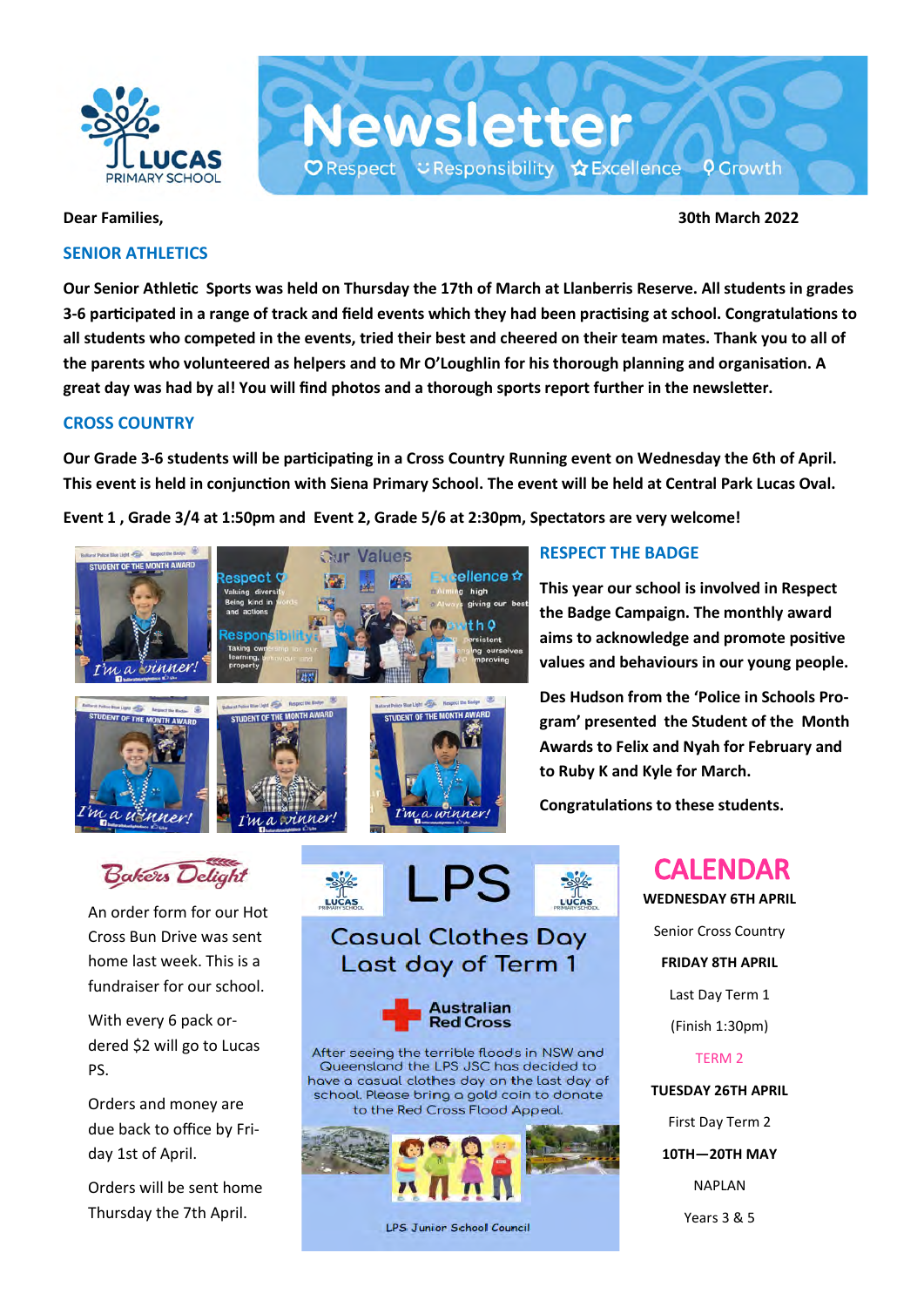

### **EXCELLENCE AWARDS**

**Isabella—Prep B For demonstrating the value of growth when working towards your writing goal.**

**Sienna - Prep A For the way your confidence has grown when reading with your teacher.** 

**Well done!**



**For working hard to improve her listening and organisational skills.**



**Has settled in well at Lucas PS and has worked extremely hard on his learning**  PRIMARY SCHOOL **goals.**

**Mason—1/2D**

### **Samuel—3/4B**

**For challenging himself in his learning and asking and answering questions .**

.





**Alice—1/2B**

**For persisting in the area of writing by having a go, and acting on feedback given.**



**Joel –4/5A You are an excellent independent learner who seeks feedback, always working towards learning goals.**

**Olivia 1/2E For working hard on her learning goals and improving her handwriting.**



**Eshe - 1/2C**

**Eshe is extremely dedicated and enthusiastic towards her learning. She always tries her best.**

LUCAS PRIMARY SCHOOL

**Mark—5/6A For the growth you have made in independent learning. You should be proud of what you've shown this term!**



### Last Day of Term 1

The last day of Term 1 is Friday the 8th of April. Students will finish school at 1:30pm which is at the start of lunch, therefore students will only need to bring a recess snack on this day. Lunch orders will not be available to order on this day.

THANK YOU to the students, staff and families for an excellent first term of learning!

We hope that everyone has a safe and enjoyable break. We look forward to seeing you all back at school for the start of Term 2 on Tuesday the 26th of April.





**Alex—Prep C**

**For working towards her learning goal and taking on feedback.**

**Well Done Alex.**



**Wesley –3/4A**

**Achieving growth by always being focused with a positive attitude.**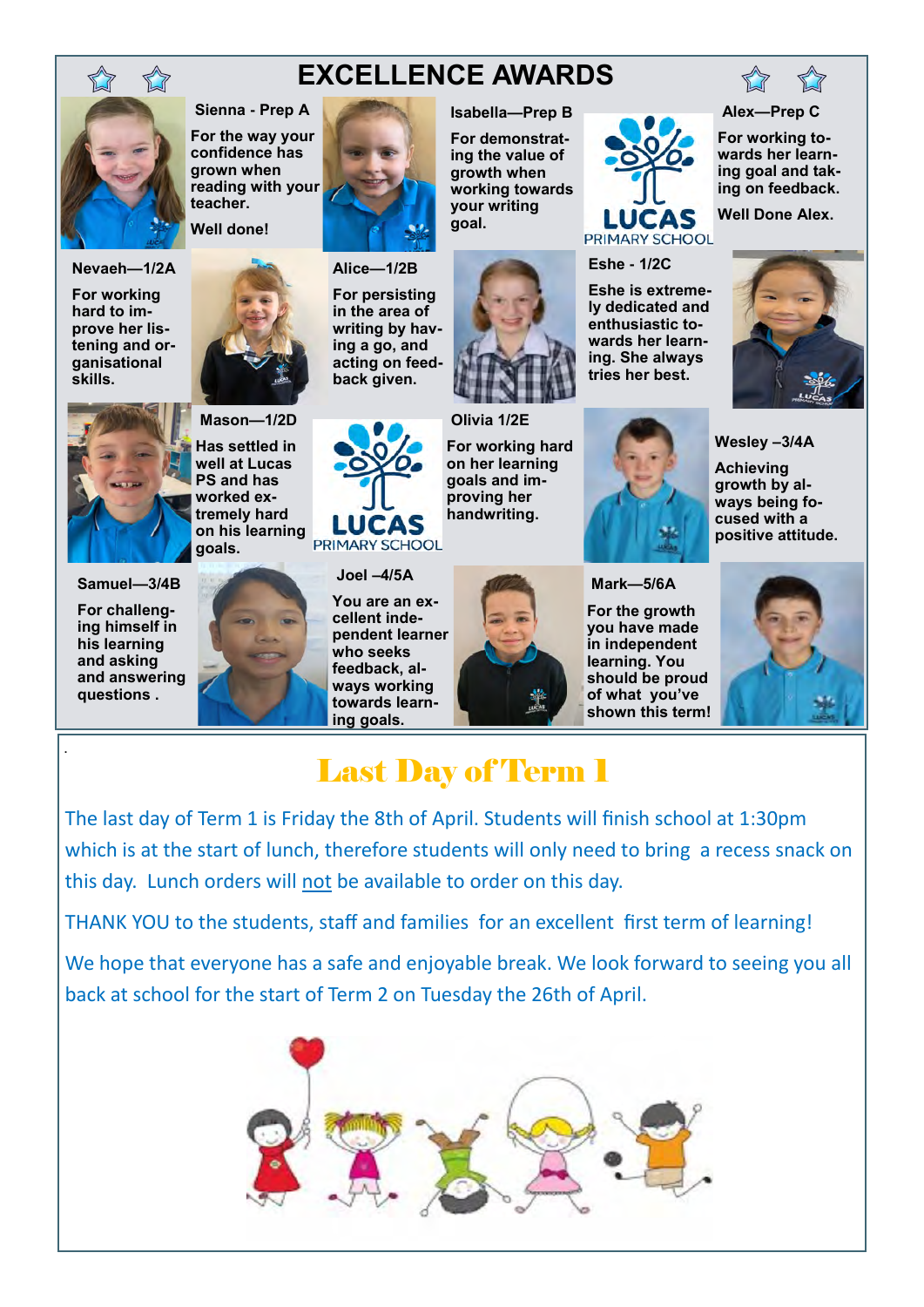

## **Term 1 PE and Sport at Lucas Primary School**

#### **Foundation – Grade 2**

**This term in Physical Education our Foundation students have been learning the rules and routines of PE with Mrs Duncan. They have been learning the fundamental motor skills of the underarm throw and the catch. Students have progressed from catching and throwing bean bags and large soft balls to tennis balls, netballs and different shaped objects. They have started to explore the fundamental motor skill of the bounce in the final weeks of this term.** 

**Our Grade 1 and 2 students have been working on similar skills with Mr O'Loughlin and have been applying these skills in games and activities.**

#### **Grade 3 – 6**

**This term in Physical Education our senior students have been learning more complex manipulative skills related to athletics. Students have learned a different running, jumping or throwing skill each week. Students have worked with partners and utilised video feedback to analyse what their partner needs to work on. This was especially powerful when learning the complex skills of triple jump and high jump.**

#### **Senior Athletics Carnival**

**On Thursday the 17th of March we had our Senior Athletics Carnival at Llanberris Reserve. Students participated in throwing, jumping and running events throughout the day, trying hard to beat their personal best and earn points for their house.** 

**Congratulations to Bolton house (Green) who will be awarded the inaugural Lucas Primary School Senior Athletics Carnival Shield with 260 points in total and 13 points per student average.** 

#### **2022 Results:**

| Place                 | House / School           | <b>Points Per Student</b> |
|-----------------------|--------------------------|---------------------------|
| 1 <sup>st</sup> Place | <b>Bolton House</b>      | 13.00                     |
| 2 <sup>nd</sup> Place | <b>Thompson House</b>    | 11.56                     |
| 3rd Place             | <b>O'Shannassy House</b> | 10.40                     |
| 4 <sup>th</sup> Place | <b>Eleanor</b>           | <b>10.00</b>              |

**Well done to all those involved in the day and a special thanks to the many parent volunteers and the Woodmans Hill Secondary College students that helped ensure the day ran so smoothly.**

**We will have 23 students representing Lucas Primary School at the Sturt District Athletics. This will be held on Monday the 4th of April (Week 10) at Llanberris Reserve.**



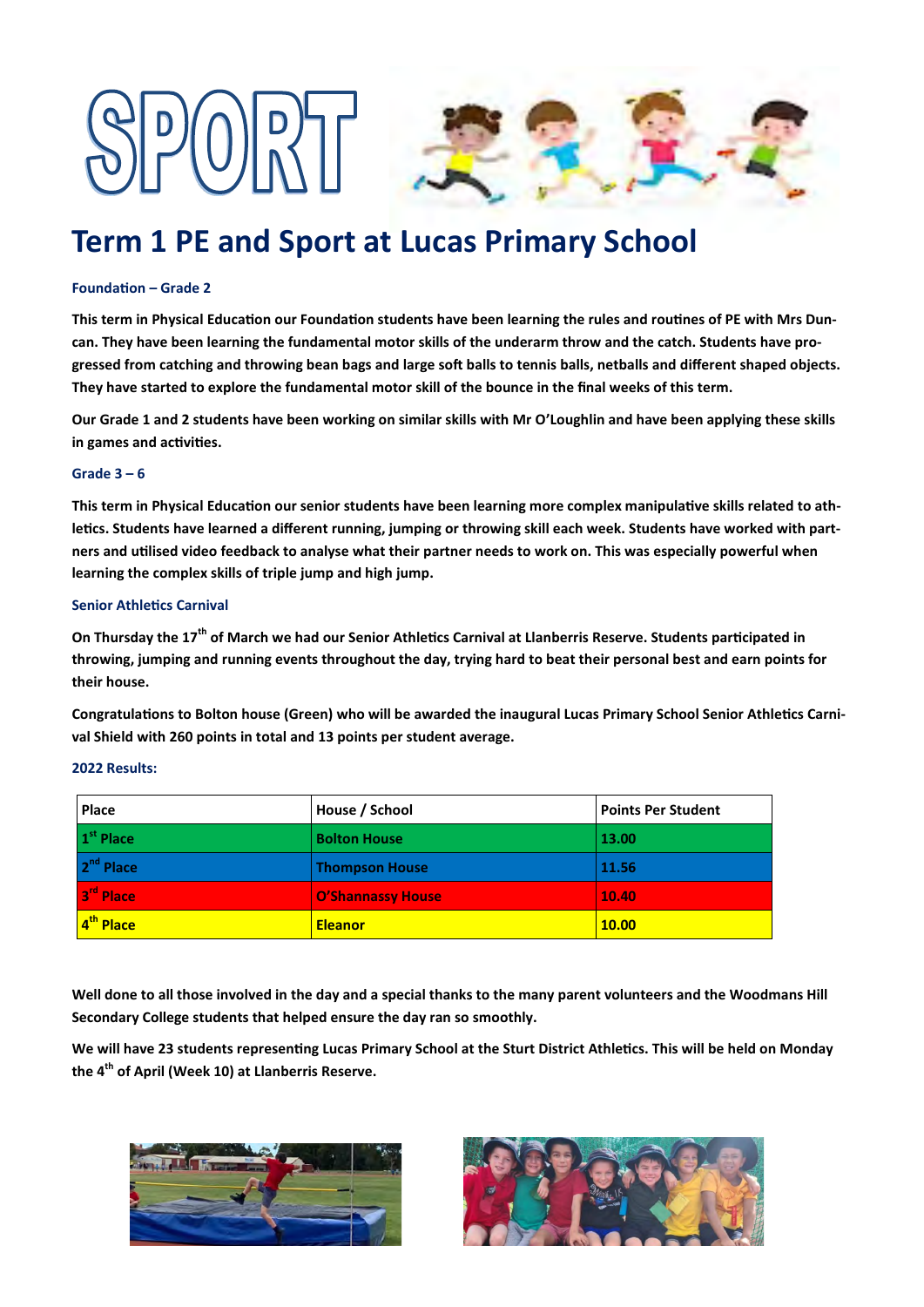